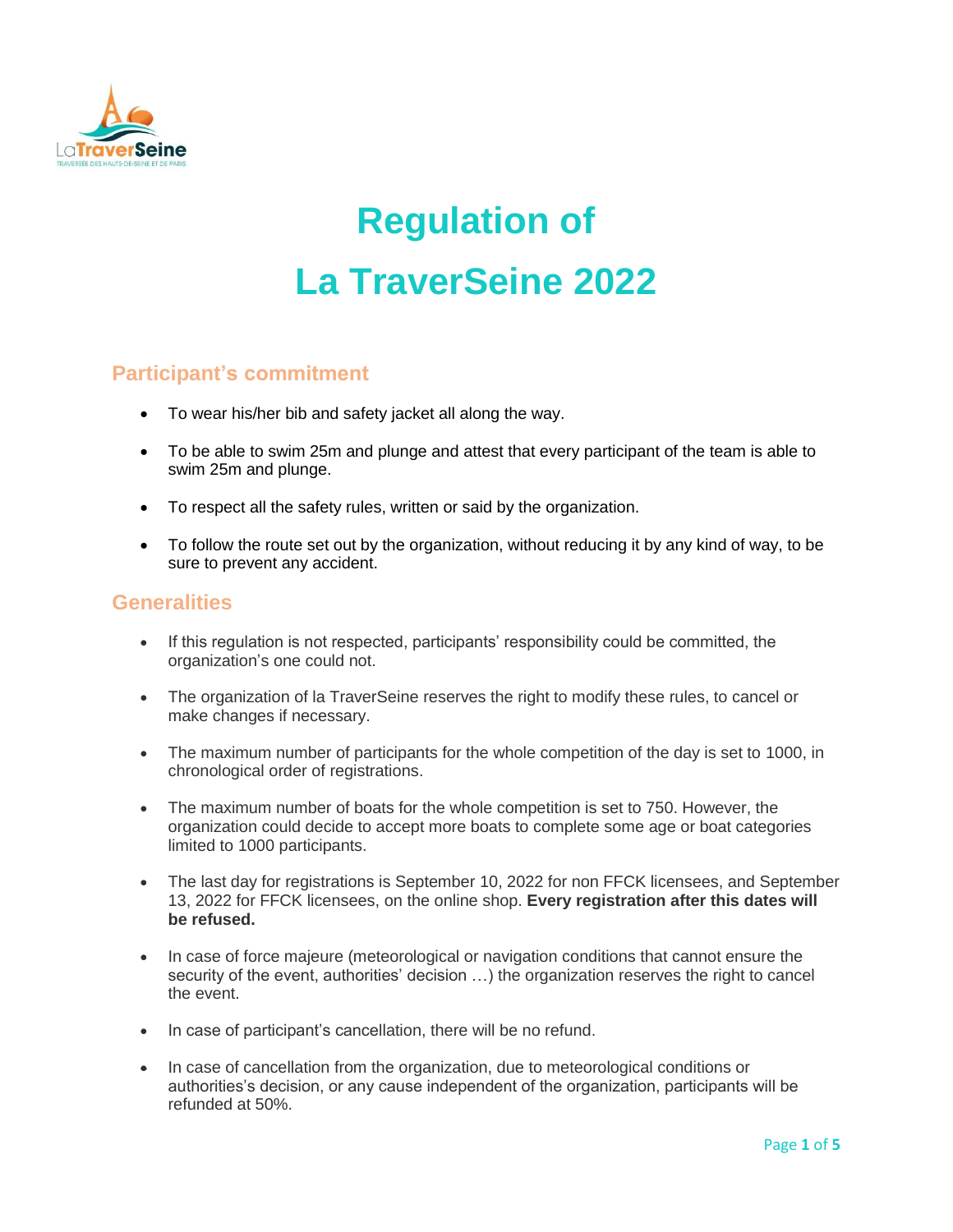Acceptance of the current regulation implies that the organization can use participant's picture or video to diffuse them for promotional purposes.

## **Boats**

- The authorized boats categories are Dragon Boat, canoe sprint (K1, K2, K4), Sea boat (K1, OC1, V1, K2, OC2, V3, V6), C9 and open canoe (C1, C2) and Stand-up Paddle (SUP). Flatable boats, except SUP, are authorized, and have to be accepted by the organization at the registration.
- Participants using their own equipment have to ensure their boat is adapted to the chosen course, to ensure they are able to use it, and to ensure that it is in compliance with the regulations. The organization may refuse to allow a participant to start the ace, if theses rules are not followed.
- The minimal authorized length of the paddle is 11'. A check will be done at departure.
- Stocks of boats to rent are limited: first validated/payed dossiers will have priority.
- To rent big boats (V6, C9, Dragon Boats or Big SUP (8 people)), or competition boats, please contact us.

#### **Courses**

- **Competition** 26km, starting point and arrival at Parc Nautique de l'Ile de Monsieur at Sèvres, with U-turn at Ile Saint Louis. Open for non beginner paddlers. Obligation for big boats.
- **Discovery** 15km, starting point at Port de Bercy and Port de la Gare, arrival at Parc Nautique de l'Ile de Monsieur at Sèvres. Open for everyone from 12 years old (16 years old if not under the responsibility of an adult).
- **SUP and youth Competition** 15km, starting point at Port de Bercy and Port de la Gare, arrival at Parc Nautique de l'Ile de Monsieur at Sèvres.
- Participants in biplace « Biwok » kayak, registered in the Discovery course 15km, have the possibility to participate to the **DAG Biwok Challenge** (renting possible, to book online before the day of the race, limited stocks).

If participants are registered in this challenge, they cannot register in « normal » K2 category. **Participants that rent a boat (50€ for Biwok) and chose the Discovery course 15km are automatically registered in this Challenge.**

Particpants to the Challenge must have a competition licence from FFCK (Fédération Française de Canoë-Kayak), or a medical certificate with the competition mention

#### **Conditions of participation, Competition course**

 A medical certificate, less than a year (dated after 09/19/2021), with the competition mention is requested for non 2022 FFCK licensee participants. If this document is not provided, the participant will not be allowed to participate, no refund will be done for this reason.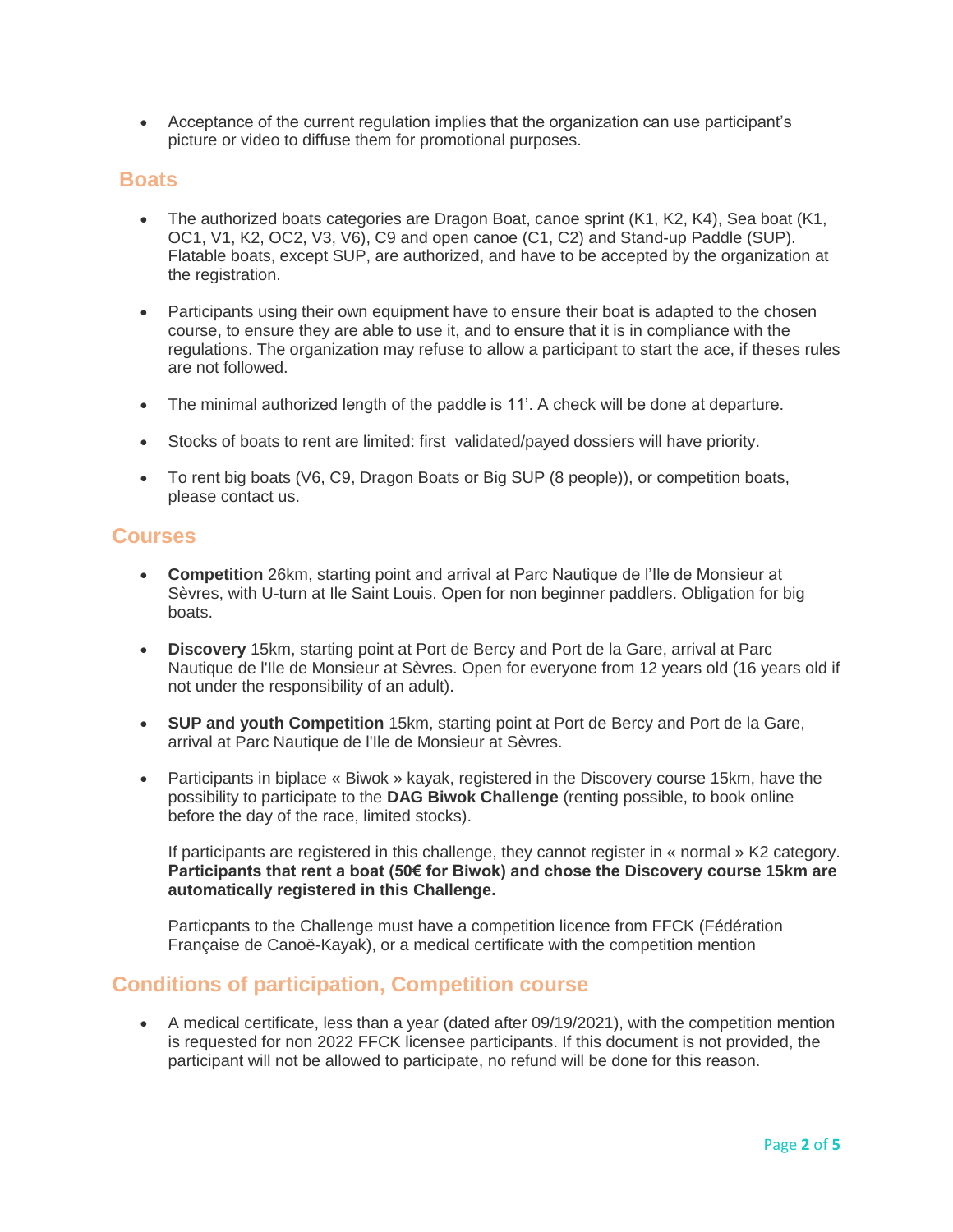- FFCK licensees have to ensure their license is up to date, with the competition mention, from less than a year.
- For non 2022 FFCK lincensees, a « Titre Canoë Open » will be suscribed by the organization, price included in the registration.
- Both points above apply for SUP participants who are not FFCK licensees.
- Medical certificate has to be sent not later than one week before the race (09/10/2022 at the latest), if the certificate is not provided at this date, the participants in monoplace or biplace kayak will have to run the discovery course 15km. For big boats, if there are some missing certificates, the boat will not be allowed to run the race.
- Competition is opened from 14 years old (date of birth before September 18, 2008).
- Young competitors (less than 18 years old, born after 09/19/2004) must have their certificate of "green paddle".

## **Conditions of participation, Discovery course**

- For participants registered in the Discovery course, who doesn't have any 2022 FFCK license, a « Titre Tempo » will be subscribed by the organization, price included in registration.
- Discovery course is opened from 12 years old (date of birth before 09/18/2010). Young people under 16 years old has to be under the responsibility of an adult.
- Family category: 2 adults + 1 child between 10 and 12 years old (date of birth between 09/18/2012 and 09/17/2010).

## **Current regulations**

- General regulation of police : [http://www.bassindelaseine.vnf.fr/reglements-de-police-de-la](http://www.bassindelaseine.vnf.fr/reglements-de-police-de-la-navigation-r144.html)[navigation-r144.html](http://www.bassindelaseine.vnf.fr/reglements-de-police-de-la-navigation-r144.html)
- Particular regulation of police : [http://www.driea.ile-de-france.developpement](http://www.driea.ile-de-france.developpement-durable.gouv.fr/reglements-particuliers-de-police-rpp-a4123.html)[durable.gouv.fr/reglements-particuliers-de-police-rpp-a4123.html](http://www.driea.ile-de-france.developpement-durable.gouv.fr/reglements-particuliers-de-police-rpp-a4123.html)
- Sport code  $(A. 322-42 \text{ à } A. 322-63)$ : [https://www.ffck.org/wp](https://www.ffck.org/wp-content/uploads/2016/10/20161006_Affiche-code-du-sport-2016.pdf)[content/uploads/2016/10/20161006\\_Affiche-code-du-sport-2016.pdf](https://www.ffck.org/wp-content/uploads/2016/10/20161006_Affiche-code-du-sport-2016.pdf)
- Sportive regulations of FFCK for concerned categories of boats: <https://issuu.com/ffck/stacks/724e2031d3e3497ab287cb12ff4ff89f>

## **Security**

- Recommanded level for participation is « Green paddle calm water». Steerer of big boats with participants less experimented have to be able to compensate for them. See green [paddle definition](http://www.ffck.org/federation/formation/pagaies-couleurs/#1455050507247-4f494e5b-3cd2)
- Safety jacket with CE norms (ISO 12402-5), adapted to the participant's weight is mandatory.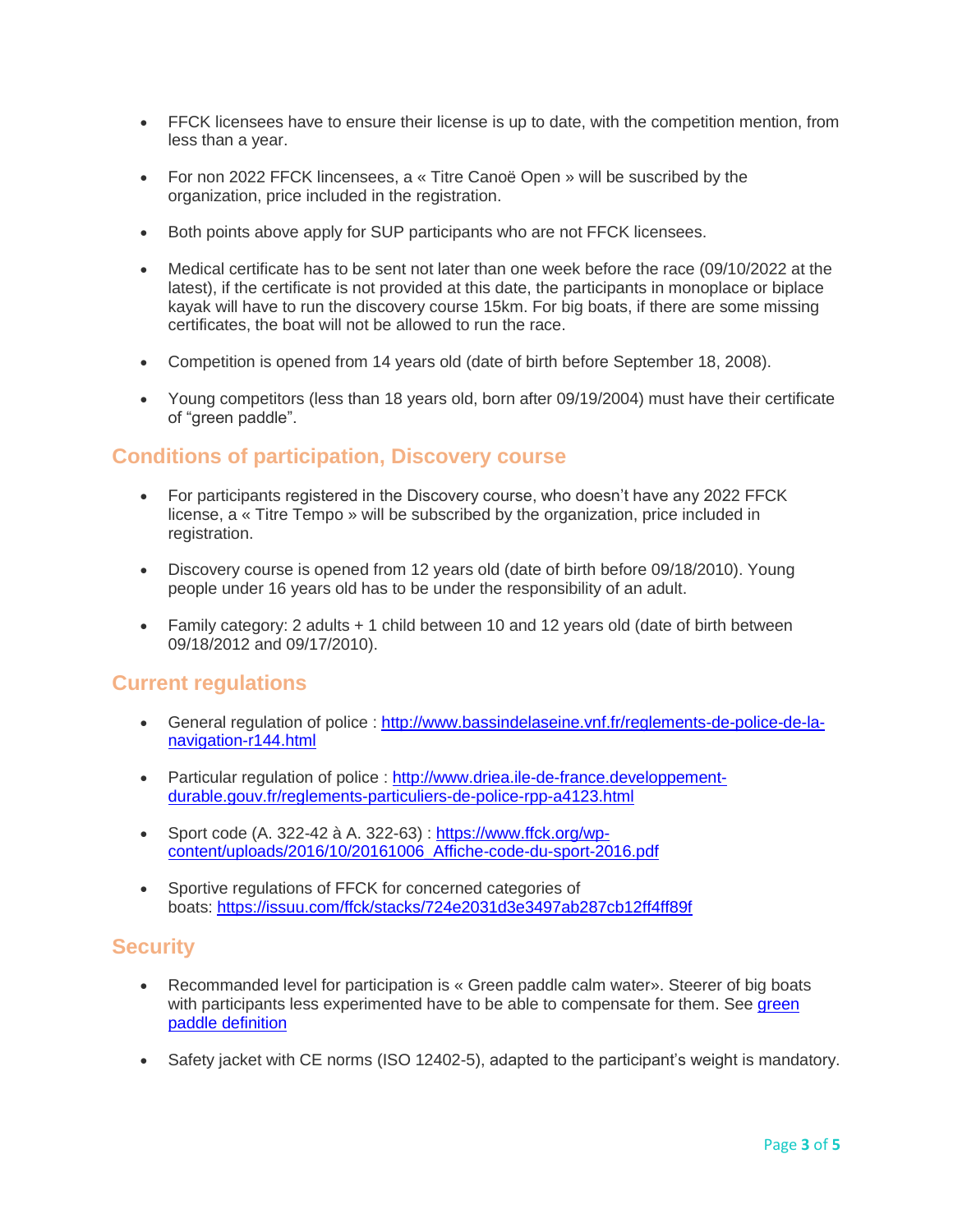- SUP participants have to wear a safety vest too. A check will be done before the start of the race.
- Closed shoes are mandatory for everyone.
- Disguises allowed if individual security is still ensured.
- Except for self-bailing boats like surf-ski, Sit On Top or OC2, and of course SUP, each boat has to contain a sufficient reserve of buoyancy, and scoops **to be autonomous in case of fall. This is particularly true for big boats like C9 or Dragon Boats**.
- It is strictly forbidden to stop during the race.
- It is strictly forbidden to bring alcohol in boats and to drink alcohol during the race.
- Security is ensured by the organization, with the help of the SNSM.
- Organization could ban a participant or a boat if security for its health or unfolding event is not ensured.

## **Information on the health risks of a swim in the Seine River**

The organization recalls all participants that pathogens are known to be present in the Seine River and so:

- In case of swimming, it is necessary to take a shower.
- YOU CAN USE SHOWERS AFTER THE RACE AT THE CLUB HOUSE AT THE BASE NAUTIQUE DE L'ILE DE MONSIEUR (Departure of competition course and arrival of all courses).
- In case of headache, malaise, in hours or days following the event, it is important to see a doctor and tell him you had a contact with the Seine River water.
- Extracts from a document of the AGENCE DE SANTE D'ILE DE FRANCE (ARS):

*It should be noted among the different types of contamination (non exhaustive list): - viral infections: viruses questioned are diverse and concerned diseases are predominantly gastro-intestinal, respiratory, ocular, dermatological or related to the ENT area in nature. Noroviruses are the most frequent viruses questioned but Adenoviruses, Enteroviruses and A Hepatitis may also be incriminated.*

*Cryptosporidiosis is a severe intestinal disease induced by a parasite.It causes diarrhea and intense weakness.*

*Leptospirosis is caused by a bacteria and its incubation period is about ten days (5 to 20 days). Symptoms typically begin with brutal appearance of high fever often associated with pain syndrome (myalgia, headache, arthralgia) and/or digestive disorders.*

#### **Bibs and registrations**

- Bibs must be collected on Saturday, at Parc Nautique de l'Ile de Monsieur in Sèvres for participants of 26km course, at Port de Bercy for participants of 15km course, on presentation of the invoice (received by email), or identity document.
- No bibs will be sent or given out on Sunday before the race on site of the starting point.